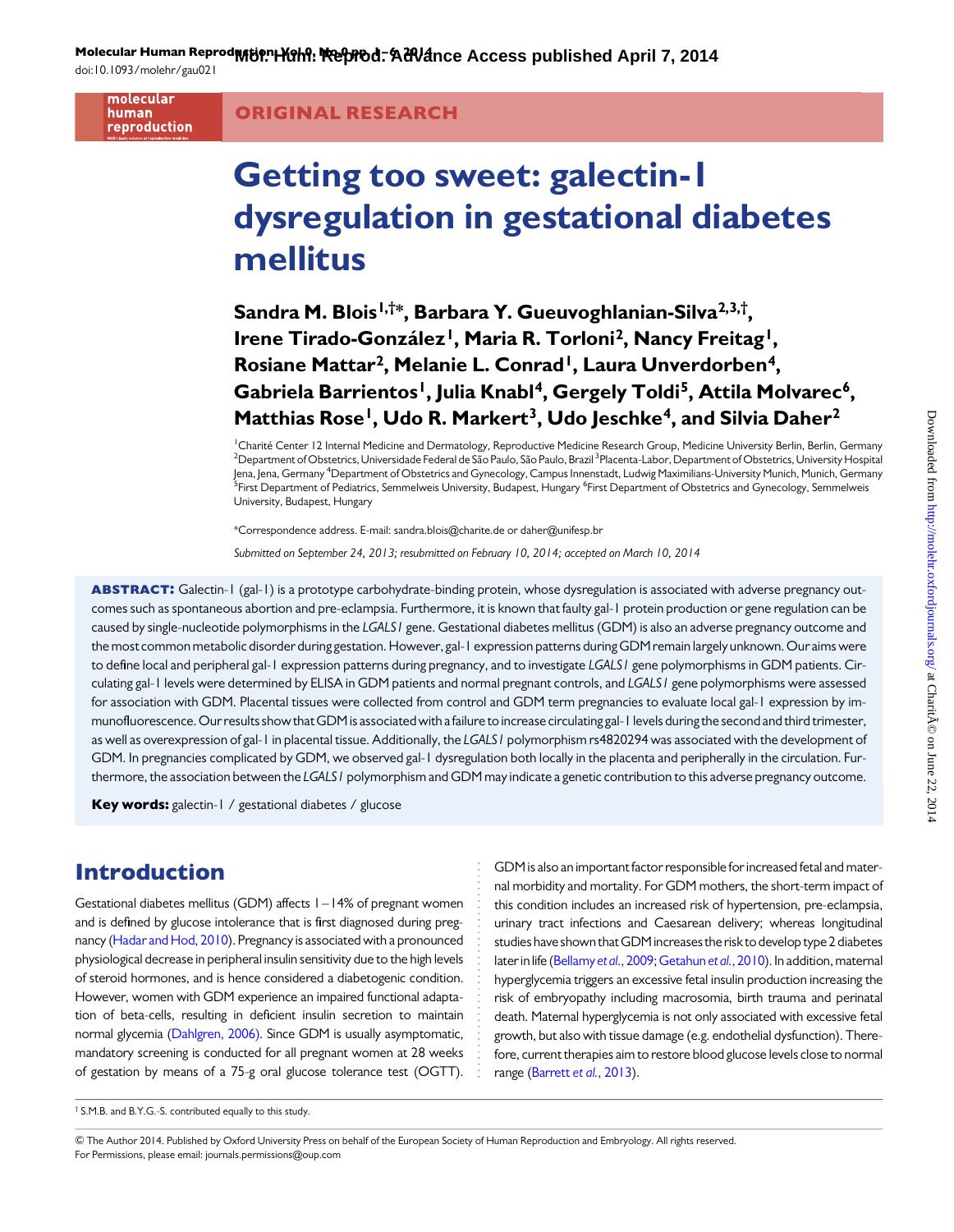<span id="page-1-0"></span>2 Blois et al.  $\blacksquare$ 

Downloaded from http://molehr.oxfordjournals.org/ at Charit $\tilde{A}$ © on June 22, 2014 Downloaded from <http://molehr.oxfordjournals.org/> at CharitA© on June 22, 2014

Galectin-1 (gal-1) is a carbohydrate-binding protein with an affinity for b-galactosides ([Kasai and Hirabayashi, 1996\)](#page-5-0) that has been recently implicated in regulating processes associated with adaptation to pregnancy (Blois et al.[, 2007](#page-5-0); Freitag et al.[, 2013;](#page-5-0) [Tirado-Gonzalez](#page-5-0) et al., [2013](#page-5-0)). Regulated by steroid hormones, gal-1 concentrations increase throughout gestation to promote angiogenesis and materno-fetal tolerance (Choe et al.[, 1997](#page-5-0); Blois et al.[, 2007;](#page-5-0) [Freitag](#page-5-0) et al., 2013; [Tirado-](#page-5-0)[Gonzalez](#page-5-0) et al., 2013). Furthermore, gal-1 facilitates mechanisms involved in placentation such as trophoblast invasion, syncytium formation and expression of placental HLA-G proteins [\(Fischer](#page-5-0) et al., 2010; [Kolundzic](#page-5-0) et al., 2011; [Tirado-Gonzalez](#page-5-0) et al., 2013). Dysregulation of gal-1 expression has been identified in various adverse pregnancy outcomes such as spontaneous abortion and pre-eclampsia ([Freitag](#page-5-0) et al., [2013](#page-5-0); [Tirado-Gonzalez](#page-5-0) et al., 2013), as well as in the plasma of type 2 diabetes patients (Liu et al.[, 2009](#page-5-0)). However, our understanding of the role of gal-1 in GDM is still incomplete. This study examines local and peripheral gal-1 expression during the development of GDM and investigates the association between LGALS1, which encodes gal-1, single nucleotide polymorphisms (SNP) and GDM.

## Materials and Methods

### Determination of circulating gal-1 levels

Human gal-1 levels were measured with a specific sandwich ELISA protocol, as reported previously [\(Tirado-Gonzalez](#page-5-0) et al., 2013). For analyses of gal-1 levels during normal and GDM pregnancies, blood samples were collected from healthy ( $n = 155$ ) and GDM ( $n = 94$ ) pregnant women in the first, second and third trimester of pregnancy at their planned visits to the Department of Obstetrics, Sao Paulo Federal University (UNIFESP), Brazil. All patients involved in this work were properly informed about the purpose of our research and gave their written consent before the sampling. The study was approved by the ethics committee of Sao Paulo Federal University (UNIFESP). Characteristics of the recruited participants are summarized in Table I. Diagnosis of GDM was based on the criteria proposed by the

World Health Organization: fasting glucose >126 mg/dl and/or ≥140 mg/dl 2 h after the ingestion of 75 g of glucose (OGTT). Control population consisted of 155 healthy pregnant women without any maternal or fetal disorders. Groups were matched by ethnicity (self-referred). Inclusion criteria for both groups were: singleton pregnancy with living fetus; gestational age between 6 and 36 weeks. Exclusion criteria for both groups were: autoimmune diseases, pre-existing diabetes, uterine malformation, pregnancy resulting from in vitro fertilization, placental abruption, infection, cancer or any other systemic disease, including pre-existing hypertension. We also excluded women with solid organ transplantation and in the use of steroids, antibiotics, immunosuppressants, antihistamines or antiinflammatory medication.

## Characterization of gal-1 expressing peripheral lymphocytes by flow cytometry

Peripheral blood mononuclear cells (PBMC) were isolated from GDM patients ( $n = 10$ ) and healthy controls ( $n = 35$ ) during the third trimester of gestation. Isolated PBMC were stored at  $-80^{\circ}$ C until flow cytometric analysis was performed analyzing gal-1 expression in leukocytes following the standard method described previously ([Molvarec](#page-5-0) et al., 2011). Briefly, isolated mononuclear cells were washed twice with PBS and viability was assessed by trypan blue exclusion  $(>90%)$ . Non-specific binding sites were blocked by incubation with 10% mouse serum for 10 min at room temperature (RT). Four color flow cytometry was performed using the following antibodies: anti-CD3 FITC, anti-CD56 PC5, anti-CD8 FITC and anti-CD4 PC5 mouse monoclonal antibodies (BD Biosciences, USA) for 15 min at RT. After washing, red blood cells were lysed with Lysing Solution (BD Biosciences, USA) for 10 min at RT. Next, cells were treated with fluorescent antibody cell sorting (FACS) Permeabilizing Solution (BD Biosciences, USA) and subsequently incubated with anti-gal-1 biotinylated antibody followed by a streptavidin PE conjugate (Vector Laboratories, Burlingame, CA, USA) for 30 min at RT. As controls, cells were stained with the corresponding isotype-matched Ab. Flow cytometric analysis was performed on a FACSCalibur flow cytometer and data were processed using the CellQuest Pro software (BD Biosciences). A real-time gate was set around the viable lymphocytes based on their forward scatter/side scatter profile.

|  |  |  |  |  |  |  | Table I Characteristics of the human subjects recruited for determination of gal-I peripheral levels. |
|--|--|--|--|--|--|--|-------------------------------------------------------------------------------------------------------|
|--|--|--|--|--|--|--|-------------------------------------------------------------------------------------------------------|

| <b>Parameter</b>        | <b>Controls</b> |                |                | <b>GDM</b>     |               |               |
|-------------------------|-----------------|----------------|----------------|----------------|---------------|---------------|
| Gestational age (weeks) | $6 - 13$        | $14 - 28$      | $29 - 36$      | $6 - 13$       | $14 - 28$     | $29 - 36$     |
| Maternal age (years)    | $29.9 \pm 7.4$  | $27.7 + 6.7$   | $26.8 \pm 6.6$ | $32.1 + 7.8$   | $32.9 + 6.9$  | $31.4 + 6.2$  |
| N                       | 31              | 61             | 63             | 9              | 27            | 58            |
| BMI (pre-pregnancy)     | $25.7 \pm 3.9$  | $26.3 \pm 5.1$ | $26.7 + 5.0$   | $30.7 + 4.6$   | $29.3 + 3.6$  | $29.9 + 6.6*$ |
| Glucose (mg/dl)         | $82 + 5$        | $81 + 5$       | $82 + 6$       | $96 + 16$      | $101 + 17***$ | $117 + 19***$ |
| Progesterone (mg/ml)    | $228 + 22$      | $559 + 41$     | $1041 + 53$    | $178 + 19$     | $961 + 37*$   | $1415 + 46*$  |
| $\beta$ -hCG (mlU/ml)   | $17590 + 3793$  | $2964 + 156$   | $2119 + 249$   | $16850 + 4187$ | $5223 + 529$  | $12281 + 768$ |
| Ethnicity (%)           |                 |                |                |                |               |               |
| Caucasian               | 39.3            |                |                | 31.9           |               |               |
| Mulatto                 | 43.8            |                |                | 50             |               |               |
| <b>Black</b>            | 15.4            |                |                | 17             |               |               |
| Native-Brazilian        | 0.6             |                |                |                |               |               |
| Asian                   |                 |                |                |                |               |               |

Data are presented as mean values  $\pm$  SD. \*P < 0.05 and \*\*\*P < 0.001 using one-way ANOVA, Tukey's test. BMI, body mass index; GA, gestational age; GDM, gestational diabetes mellitus.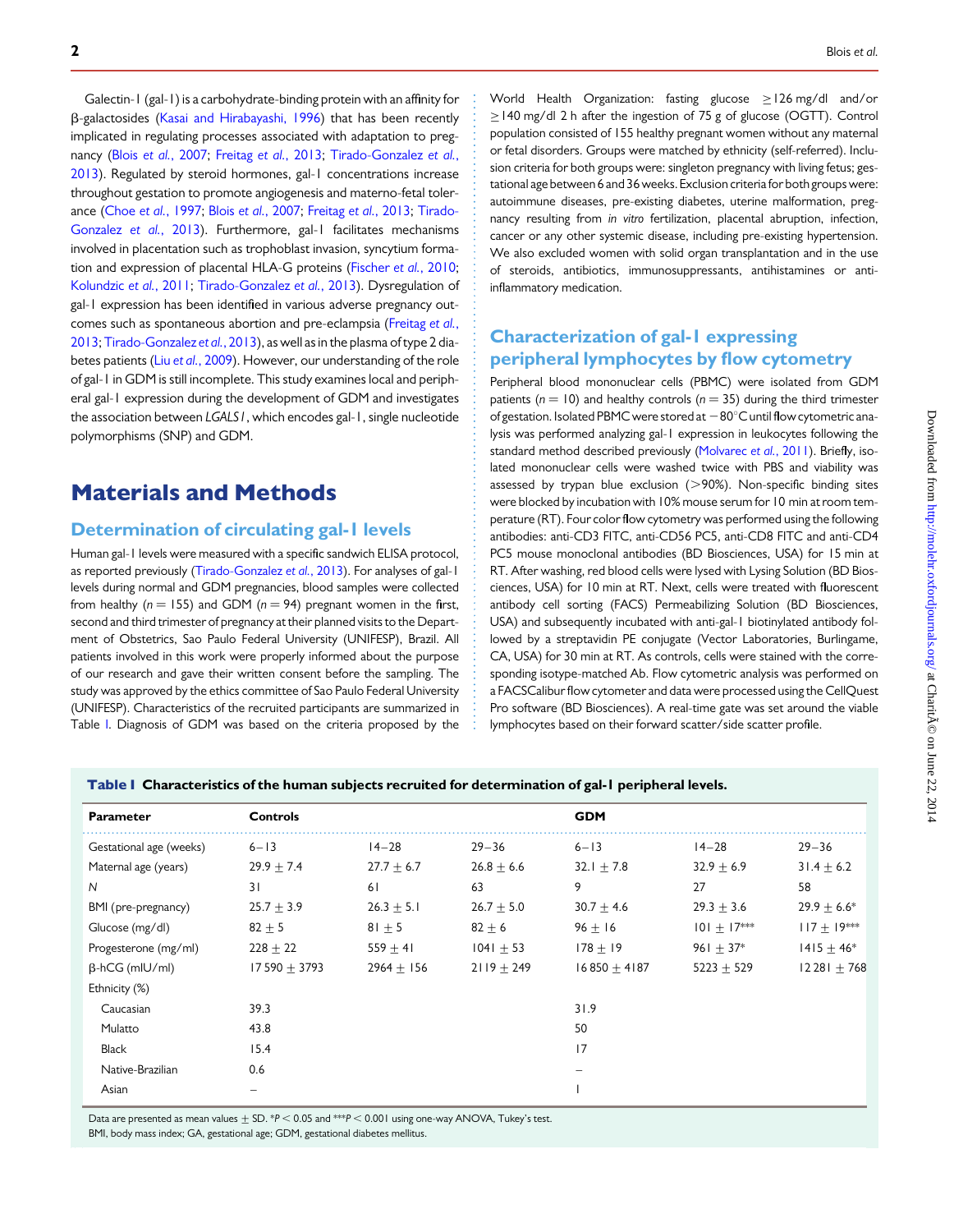## LGALS1 SNP genotyping assay

Four SNPs in the LGALS1 gene were analyzed in a subset of subjects of GDM  $(n = 43)$  and healthy controls  $(n = 90)$ . We included the two SNPs that have been previously analyzed in human disease (rs4820293, rs4820294). Other SNPs were selected based on their gene location (rs4887 and rs3208174). For SNP measurement, 4 ml of peripheral blood was collected from each participant in tubes containing EDTA, and genomic DNA was extracted by the DTAB/CTAB method. Genotypes were determined using TaqMan<sup>®</sup> SNP Genotyping Assays for LGALS1 rs4820293 (5' regulatory), rs4820294 (5′ regulatory), rs4887 (LGALS1-Trp69\*) and rs3208174 (LGALS1-Asn57Lys) according to manufacturer recommendations (Assay IDs: C\_2495792\_10, C\_2495793\_10, C\_11475053\_10 and C\_27479779\_20, respectively; Applied Biosystems, Foster City, CA, USA).

#### Dual immunofluorescence staining

Placental tissues were obtained from GDM diagnosed ( $n = 40$ ) and control  $(n = 40)$  women giving birth at the Department of Obstetrics and Gynaecology of the Ludwig Maximilian University (LMU) of Munich. The study was approved by the ethics committee of the LMU Munich, Germany, and informed consent was obtained from all patients. Demographic and clinical data of the study population are summarized in Table II. One aliquot of placental tissue was frozen immediately after delivery and stored at  $-80^{\circ}$ C. A second placental tissue aliquot was fixed immediately after delivery in 4% buffered formalin for 24 h and subsequently embedded in paraffin. Cytokeratin-7 (CK7) and gal-1 dual immunofluorescent staining was performed as previously described [\(Jeschke](#page-5-0) et al., 2007). Briefly, gal-1-expressing cells were characterized in decidual and placental tissue by examining cryosections. Slides were fixed with acetone, blocked by Ultra V Block (Lab Vision, Fremont, USA) and incubated with primary antibody overnight at  $4^{\circ}$ C in the following antibody combinations: gal-1 (R&D, AF1152, 1:50) and cytokeratin 7 (CK7, Novocastra, OV-TL12/30, 1:30) as a marker for extravillous trophoblast cells. After washing, slides were secondarily labeled with Cy2-labeled goat anti-mouse IgG and Cy3-labeled goat anti-rabbit IgG (both Dianova), diluted 1:200. Finally the slides were embedded in mounting buffer containing 4′ ,6-diamino-2-phenylindole (DAPI) and examined with a Zeiss Axiophot photomicroscope (Jena, Germany).

### Ex vivo placenta perfusion with D-glucose

A single sided placenta perfusion system was developed, which allows simultaneous separate and independent perfusion of two cotyledons of the same placenta. In all experiments one cotyledon was perfused with low glucose (5.5 mM) or high glucose (25 mM) medium. Briefly, two cotyledons from each placenta were cut out surrounded by sufficient tissue for fixation in the chambers. On the upside, the maternal tissue was penetrated by four blunt metal cannulae through the decidual plate into the intervillous space.

The fetal tissue remained untouched. The perfusion medium consisted of NCTC-135 tissue culture medium (Cambrex, Verviers, Belgium) diluted 2:1 with Earl's-Buffer (Biochrom, Berlin, Germany), and supplemented with bovine serum albumin (40 g/l; MP Biomedicals, Illkirch, France), amoxicillin (250 mg/l; Sigma-Aldrich), heparin (500 µl/l, equivalent to 25 000 N, Ratiopharm, Ulm, Germany) and dextran FP40 (10 g/l, Serva, Heidelberg, Germany), plus D-glucose 5.5 mM (low glucose: 0.33 g/l) or 25 mM (high glucose: 4.17 g/l; Merck, Darmstadt, Germany), adjusted to an pH of 7.4 by NaOH (Roth, Karlsruhe, Germany). For perfusion, the medium was warmed up to  $37^{\circ}$ C. The flow rate was 12 ml/min during the entire perfusion period. The experimental cotyledon was perfused with physiologic solution (0.9% NaCl) for 1 h followed by perfusion medium containing low or high glucose (5.5 and 25 mM, respectively) for further 6 h. Perfusion solution was collected at 30-min intervals for further analysis. Supernatants were stored in aliquots at  $-80^{\circ}$ C until analysis.

#### Statistical analysis

All data are shown as mean and SEM except where indicated. Data were analyzed with the GraphPad Prism 5.0 software using the one-way analysis of variance (ANOVA) with Tukey's post test, except where indicated. Values were considered significantly different when  $P < 0.05$ . Hardy–Weinberg equilibrium (HWE) tests were performed by calculating the expected frequencies of each genotype and comparing them with the observed values. Single genotype frequencies (obtained by direct count) were analyzed by Fisher exact test or  $\chi^2$  tests, with significance set at  $P < 0.05$ . Correlations between variables were calculated using the Spearman rank correlation coefficient  $(r<sub>c</sub>)$ .

## **Results**

## Changes in gal-1 levels during the development of GDM

A total of 249 pregnant women were included in the current study, of which 94 were diagnosed with GDM, clinical data shown in Table [I](#page-1-0). As expected, GDM patients had a significantly higher BMI, as well as increased progesterone and  $\beta$ -hCG circulating levels compared with control pregnant women (Table [I\)](#page-1-0). In healthy pregnant women, gal-1 peripheral levels increased during gestation, reaching a maximum level at the second trimester. In contrast, GDM patients did not show any significant changes in gal-1 levels during gestation (Fig. [1A](#page-3-0)). Interestingly, the frequency of peripheral blood gal-1 expressing T cells (i.e.  $CD3^+$ ,  $CD4^+$ and  $CD8^+$  cells) and NK cells ( $CD56^+$  cells) showed no significant differences between healthy and GDM pregnant women during the third tri-mester (Fig. [1B](#page-3-0)).

Table II Characteristics of the samples used for local analysis of gal-1 expression.

| <b>Parameter</b>     | Controls ( $n = 40$ ) |                | <b>GDM</b> $(n = 40)$ |                | <b>Statistic</b> |
|----------------------|-----------------------|----------------|-----------------------|----------------|------------------|
| Maternal age (years) | $30.3 + 6.1$          | $32.0 + 6.1$   | $31.5 + 4.1$          | $33.2 + 5.3$   | $P = 0.177$      |
| GA (weeks)           | $39.80 + 1.54$        | $39.75 + 1.16$ | $39.67 + 1.30$        | $39.83 + 1.40$ | $P = 0.943$      |
| BMI (pre-pregnancy)  | $21.92 + 3.97$        | $25.04 + 7.90$ | $29.38 + 8.03$        | $26.96 + 4.73$ | *** $P < 0.001$  |
| Birthweight (g)      | $3339.8 + 568$        | $3294 + 440$   | $3662.1 + 562$        | $3635.9 + 661$ | $*$ $P < 0.01$   |
| Umbilical artery pH  | $7.28 + 0.10$         | $7.30 + 0.08$  | $7.30 + 0.07$         | $7.30 + 0.10$  | $P = 0.826$      |
| Child gender         | Male                  | Female         | Male                  | Female         |                  |

Data are presented as mean values  $\pm$  SD. \*\*P < 0.01 and \*\*\*P < 0.001, as analyzed by Mann-Whitney rank sum test. BMI, body mass index; GA, gestational age; GDM, gestational diabetes mellitus.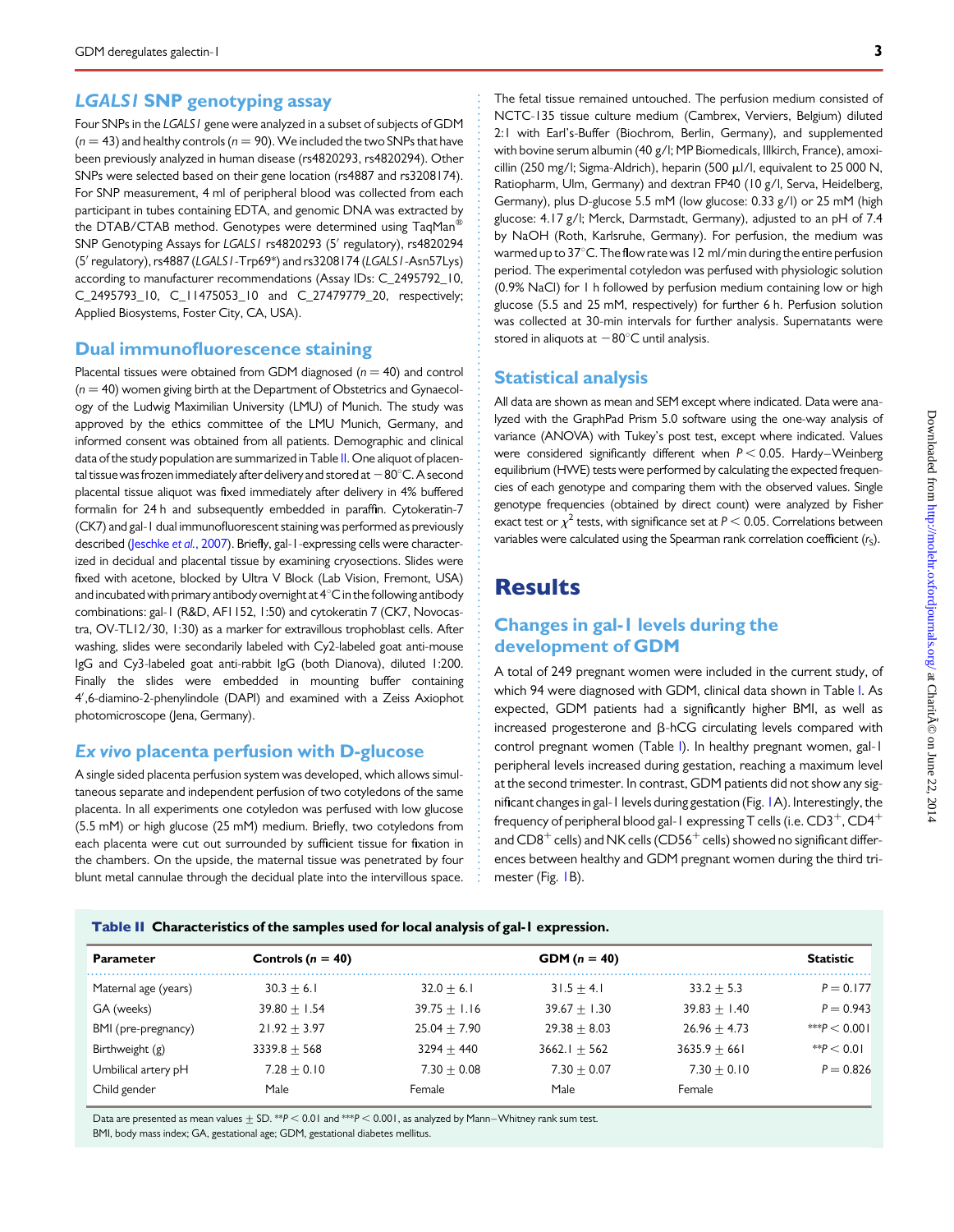<span id="page-3-0"></span>

Figure I Galectin-1 peripheral levels failed to rise during the course of GDM. (A) Circulating gal-1 levels evaluated by ELISA in a cohort of patients  $(n = 249)$  during the first, second and third trimester, where some women subsequently developed GDM during the second trimester ( $n = 94$ ).  $*P < 0.05$  and  $*P < 0.01$  using one-way ANOVA, Tukey's test. (B) Characterization of gal-1 expression of peripheral blood CD3<sup>+</sup>, CD4<sup>+</sup>, CD8<sup>+</sup> and CD56<sup>+</sup> (NK cells) lymphocytes in healthy pregnant women ( $n = 35$ ) and GDM patients ( $n = 10$ ) during the third trimester. (C) gal-1 levels in placental fluid upon 5.5 mM (low) or 25 mM (high) D-glucose medium perfusion during 0.5, 1, 3, 4 or 6 h, as measured by ELISA. \*P < 0.05 and \*\*P < 0.01 using two-tailed t-test. Data are expressed as mean  $\pm$  SEM from six to eight placentas per each D-glucose medium analyzed in duplicate. NP, normal pregnancy; GDM, gestational diabetes mellitus; GA, gestation age.

#### Table III Correlation analysis of gal-1 peripheral levels and BMI, glucose, progesterone and  $\beta$ -hCG levels.

| Variables tested             | Spearman<br>correlation<br>coefficient | P-value       |
|------------------------------|----------------------------------------|---------------|
| $NP$ gal- $I - BMI$          | 0.3657                                 | $0.0462$ (NS) |
| $NP$ gal- $I - Glucose$      | 0.2293                                 | $0.2598$ (NS) |
| $NP$ gal- $I - Progesterone$ | 0.2156                                 | $0.3480$ (NS) |
| $NP$ gal-1 – $\beta$ -hCG    | 0.1727                                 | $0.4540$ (NS) |
| $GDM$ gal- $I - BMI$         | $-0.01951$                             | 0.0406*       |
| $GDM$ gal-1 – Glucose        | $-0.03012$                             | $0.0312*$     |
| GDM gal-1 - Progesterone     | 0.1158                                 | $0.5498$ (NS) |
| $GDM$ gal-1 $ \beta$ -hCG    | 0.0296                                 | $0.8790$ (NS) |

NP, normal pregnancy; BMI, body mass index; GDM, gestational diabetes mellitus; NS, not significant ( $P > 0.05$ ) and  $P < 0.05$  as analyzed by Spearman test.

To further characterize gal-1 peripheral levels as a marker for GDM outcome estimation, our next aim was to analyze its correlation with BMI, glucose, progesterone and  $\beta$ -hCG levels. Table III shows that no significant correlation was found between gal-1 serum levels and either BMI, glucose, progesterone or  $\beta$ -hCG in normal pregnancy patients. Interestingly, gal-1 peripheral levels were found to correlate inversely with BMI and glucose values (BMI  $r_S = -0.01951$ ,  $P < 0.05$ ; glucose  $r_S = -0.03012$ ,  $P < 0.05$ , Table III) only in GDM patients.

## Hyperglycemia regulates placental gal-1 secretion

Since maternal glucose levels correlated inversely with peripheral gal-1 exclusively in GDM patients, an ex vivo placenta perfusion with low or high concentration glucose medium was performed to elucidate whether hyperglycemia is able to modify the pattern of gal-1 secretion. As shown in Fig. 1C, we found that placental gal-1 secretion is induced

during perfusion with both low and high concentration glucose solutions. However, placental gal-1 secretion was less sensitive to high glucose concentration (25 mM), showing a slower kinetics of response when compared with perfusion with low concentration glucose (5.5 mM) solution (Fig. IC). Additionally, immunofluorescence analysis in term choriodecidual tissue showed that GDM was associated with decreased gal-1 expression in extravillous trophoblast cells (EVT) within the decidua (CK7<sup>+</sup> gal-1<sup>+</sup> cells, Fig. [2](#page-4-0)A and B). In contrast, placental expression of gal-1 (as noted by  $CK7^{+}$ gal-1<sup>+</sup> cells, Fig. [2](#page-4-0)A) was significantly increased in GDM patients respect to controls (Fig. [2B](#page-4-0)).

## Association between LGALS1 rs4820294 SNP and GDM

SNP analysis was performed to investigate the association of gal-1 (LGALS1) gene polymorphisms in GDM patients and ethnically matched healthy pregnant controls. All allelic variants in control group were in HWE. A significant difference was found in the genotype frequencies of the 5′ regulatory LGALS1 rs4820294 polymorphism between patients with GDM and controls. The percentage of TT genotype was significantly higher in GDM patients than in control pregnant women (OR = 4.5; CI 1.406–14.406,  $P < 0.01$ ; Table [IV](#page-4-0)). The 5' regulatory LGALS1 rs4820293 polymorphism showed no association with GDM (Table [IV](#page-4-0)). The LGALS1-Trp69\* and LGALS1-Asn57Lys SNPs were homogenous throughout the population (100% CC and 100% GG, respectively).

## **Discussion**

The incidence of GDM has increased significantly worldwide and it is associated with a risk of subsequent overt metabolic syndrome and diabetes in mothers, as well as with adverse maternal, fetal and neonatal pregnancy-related outcomes ([Hadar and Hod, 2010](#page-5-0)). Here we report that gal-1, a prototype carbohydrate-binding protein with multiple functions during human pregnancy, exhibits differential kinetics during the course of GDM. For instance, serum gal-1 levels were reduced only in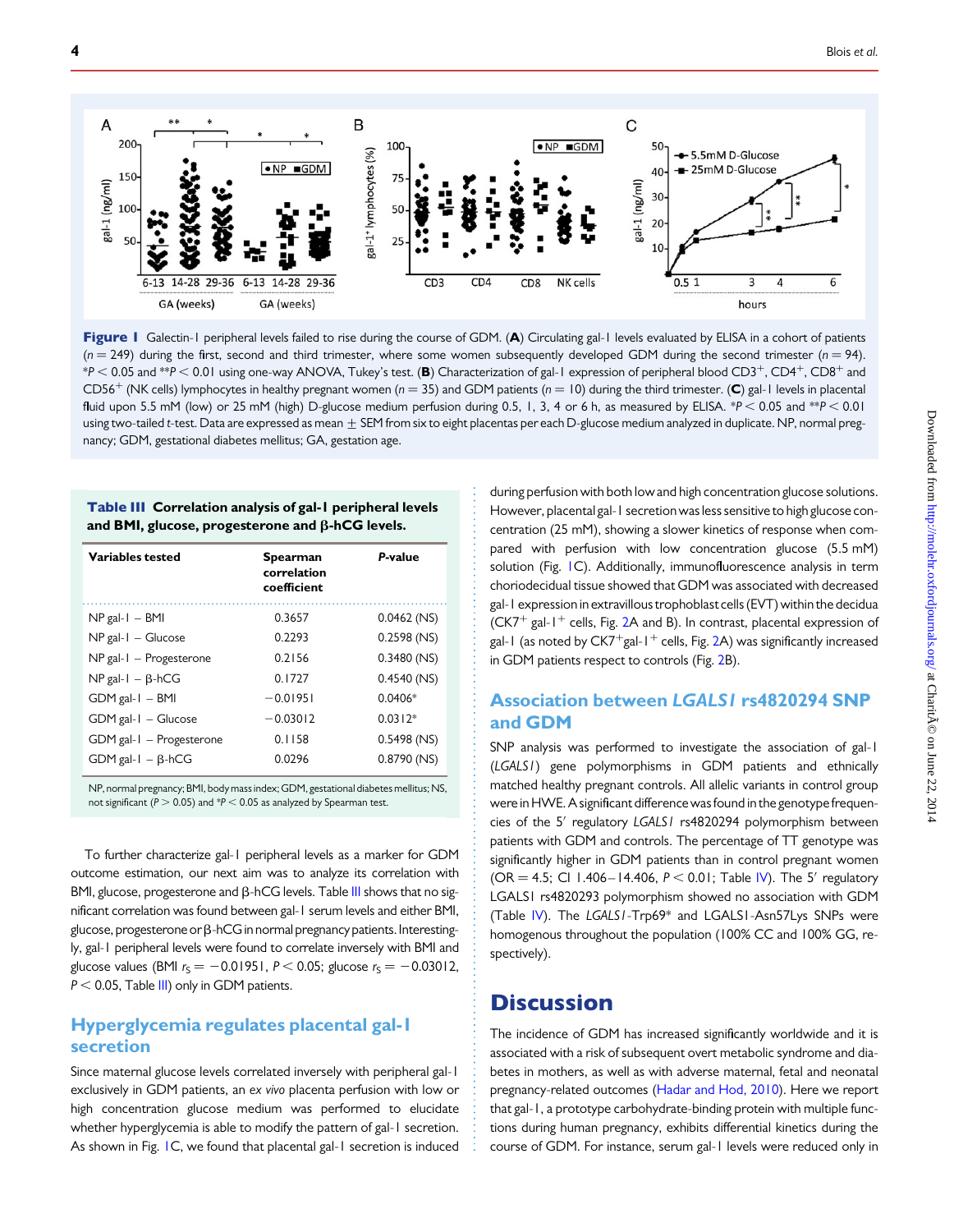<span id="page-4-0"></span>

Figure 2 Differential expression of gal-1 in GDM patients. (A) Representative frozen-sections were prepared from control and GDM patients and stained for gal-1 by immunofluorescence (red: gal-1; green: CK7 marker for extravillous trophoblast cells (EVT); blue: DAPI nuclear staining). Pictures were imaged at  $\times$ 5 and  $\times$ 20 magnification on a confocal fluorescence microscope. (B) Quantification of gal-1 staining using image J. Graphics represent EVT gal-1<sup>+</sup> cells/mm<sup>2</sup> within the decidua or gal-1<sup>+</sup> trophoblast cells/mm<sup>2</sup> in the placenta. Data are shown as mean values  $\pm$  SEM. \*P < 0.05 and \*\*P , 0.01, as analyzed by Mann –Whitney rank sum test. NP, normal pregnancy; GDM, gestational diabetes mellitus; Pl, placenta; Dec, decidua.

#### Table IV Gal-1 (LGALS1) single nucleotide polymorphisms (SNP) in healthy control and gestational diabetes mellitus (GDM) patients.

|                              | Controls GDM |           | P-value             |
|------------------------------|--------------|-----------|---------------------|
| rs4820294 Genotypes $n = 90$ |              | $n = 43$  |                     |
| $CC+CT$                      | 85 (94.4)    | 34 (79.0) | $0.0129^{\rm a}$    |
| <b>TT</b>                    | 5(5.6)       | 9(21.0)   | $OR = 4.500$        |
| <b>HWF</b>                   | 2.02         | 5.10      | $CI$   406 - 14 406 |

HWE, Hardy-Weinberg equilibrium; OR, odds ratio; CI, confidential interval. <sup>a</sup>Fischer Exact test.

patients that developed GDM. This is in agreement with our previous work showing that normal pregnancy progression is associated with an increase of serum gal-1 levels over gestation [\(Tirado-Gonzalez](#page-5-0) et al., [2013](#page-5-0)). The differential kinetics observed in GDM pregnant women was only evidenced during the second and third trimesters, suggesting that gal-1 expression is sensitive to the hormonal and metabolic changes that characterize GDM. In this context, steroid hormone (estrogen and progesterone) regulation of gal-1 is particularly important during the phase of uterine receptivity (Choe et al.[, 1997](#page-5-0)). However, the present findings suggest that the supra-physiological progesterone and  $\beta$ -hCG levels observed in GDM patients play a role in down-regulation of the circulating gal-1 levels. Supporting this, we have previously demonstrated in vitro that gal-1 administration decreased  $\beta$ -hCG and progesterone production by BeWo cells, a trophoblast-derived choriocarcinoma cell line [\(Jeschke](#page-5-0) et al., 2004).

Accumulating evidence suggests that high glucose concentrations during GDM are associated with abnormal fetal development [\(Bellamy](#page-5-0)

et al.[, 2009\)](#page-5-0). As noted above, the normal profile in successful pregnancy is increasing gal-1 peripheral levels throughout gestation, whereas an unchanged gal-1 secretion pattern seems to be associated with GDM. In this study, we demonstrated by ex vivo studies that alterations in glucose concentrations at the feto-maternal interface decrease gal-1 secretion by the placenta, results that agree with the inverse correlation between glucose and gal-1 found in GDM patients. In turn, due to the differential susceptibility of Th1 and Th2 cells to pro-apoptotic effects of the lectin [\(Motran](#page-5-0) et al., 2008), it is conceivable that reduced peripheral levels of gal-1 would affect the cytokine imbalance ensuring the Th2 predominance necessary to maintain pregnancy in GDM mothers. In support of this notion, recent studies have shown that while GDM is associated with increased peripheral levels of TNF-a, IL-6 and pro-inflammatory adipocytokines, a significant down-regulation of the Th1 to Th2 cytokine ratio is also a feature of these patients ([Ategbo](#page-5-0) et al.[, 2006](#page-5-0)). On the other hand, over-expression of placental gal-1 in pregnancies complicated with GDM possibly counteracts the exacerbation of placental inflammatory-related genes during this pregnancy complication [\(Hauguel-de Mouzon and Guerre-Millo, 2006](#page-5-0)), due to its homeostatic function during immune responses [\(Camby](#page-5-0) et al., 2006). This is supported by evidence showing up-regulation of placental gal-1 in patients with late onset pre-eclampsia, which is also characterized by a maternal excessive inflammatory response ([Jeschke](#page-5-0) et al., 2007; [Freitag](#page-5-0) et al., 2013).

An additional objective of the present study was to determine the association between polymorphisms in the gal-1 LGALS1 gene and GDM. We report, for the first time, an association between an LGALS1 SNP and GDM complicated pregnancy. In our case–control cohort, we found a significant association between the 5′ regulatory LGALS1 SNP rs4820294 (C/T) and GDM. This SNP is found in a regulatory region of the LGALS1 gene (Pal et al.[, 2010\)](#page-5-0), and the TT genotype seems to